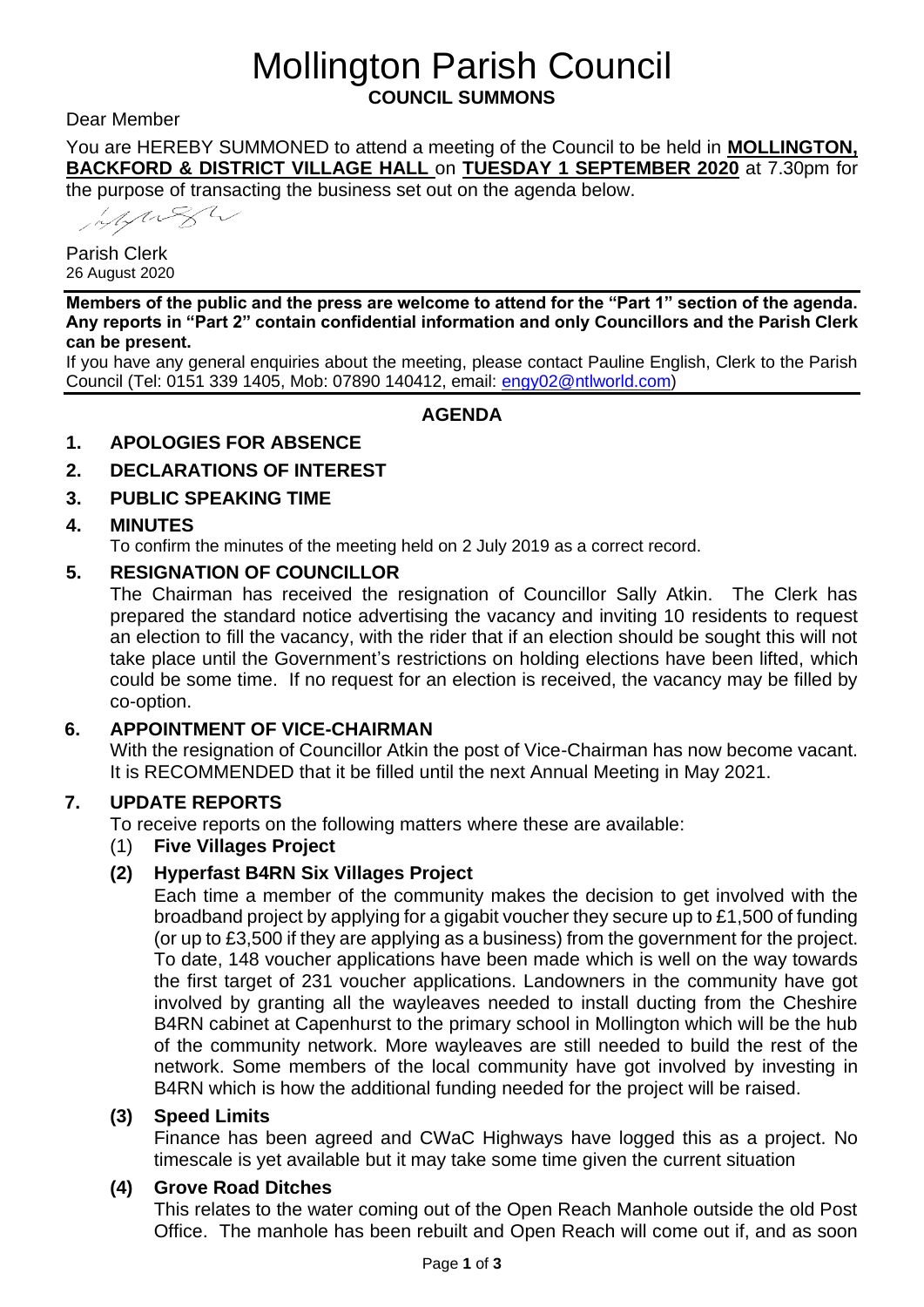as, water comes up again to review the issue. Councillor Eardley is attempting to arrange a meeting with CWaC, Lea and the Chairman to discuss further.

#### (5) **Website**

The new website [www.mollington-pc.org.uk](http://www.mollington-pc.org.uk/) has been launched. There were a few teething problems and a few anxious moments as data was transferred from the old website to the new one. Zoom training sessions with the designer are to be arranged for both Councillor Christine Jones and the Clerk and other Councillors may wish to be included in these. The Clerk is maintaining the "Your Council" sub-heading and Councillor Christine Jones is maintaining the "Community" sub-heading. It is important to keep the website vibrant and up to date and this will only be done by everyone sending text and photos of items that need to be shared with residents.

#### (6) **Community/Neighbourhood Plan**

#### **8. GARDEN COMPETITION**

It has not been possible to hold the Garden Competition this year. The Parish Council may wish to discuss options for the future of this competition.

#### **9. FORMER GOLF COURSE, TOWNFIELD LANE**

Since the last meeting of the Parish Council an informal meeting was held between the Parish Council and Harworth Group, the site owners. [\(www.harworthgroup.com\)](http://www.harworthgroup.com/) Harworth, have provided an outline of their current proposals for the Golf Course Site and it was their stated intention to seek the views of the residents before submitting plans to the Council. As Covid 19 restrictions did not allow an open meeting where the proposals could be presented, Harworth sent out written correspondence to residents inviting comments. The proposals include a 6-house development with landscaping to provide cycling and walking routes from the Townfield Lane entrance to the Chester Country Park. Harworth stated their intention to submit plans to the CWaC at the end of July but to date no plans have appeared.

#### **10. PLANNING**

#### (1) **Applications Received:**

| Application No.  | Proposal                                                                  | Comments by  |  |  |  |
|------------------|---------------------------------------------------------------------------|--------------|--|--|--|
| 20/02254/FUL     | Demolition of existing Garage and erection of home office/                | Period for   |  |  |  |
|                  | hobby room and outside pool at South Lodge, Townfield                     | comment has  |  |  |  |
|                  | Lane, Mollington, Chester Cheshire CH1 6NJ                                | expired      |  |  |  |
| 20/02289/FUL     | Change of Use of existing Footgolf building and associated                | 1 September  |  |  |  |
|                  | area to day care for dogs on Land at Mollington Grange                    | 2020         |  |  |  |
|                  | Business Park Parkgate Road Mollington Chester                            |              |  |  |  |
| 20/02651/FUL     | Two storey side extension at 4 Elms Cottages, Townfield                   | 11 September |  |  |  |
|                  | Lane, Mollington, Chester, Cheshire CH1 6NS                               | 2020         |  |  |  |
| $(2)$ Decisions: |                                                                           |              |  |  |  |
| 20/01801/LDC     | Use of adjoining land as part of garden at Grovehurst, Grove Road, Lea    |              |  |  |  |
|                  | by Backford, Chester CH1 6LG - WITHDRAWN                                  |              |  |  |  |
| 20/01980/FUL     | Extension to side (Existing gable end extended and ridge line extended to |              |  |  |  |
|                  | meet existing main roof ridge line); Addition of new dormer windows &     |              |  |  |  |
|                  | replacement dormer window at The Walled Garden, Well Lane, Mollington,    |              |  |  |  |
|                  | Chester CH1 6LD - APPROVED                                                |              |  |  |  |
|                  |                                                                           |              |  |  |  |

#### (3) **Awaiting Decision:**

| 20/01430/FUL   Change of use of barns into hydro-therapy pool, gymnasium and annexe flat |
|------------------------------------------------------------------------------------------|
| for use in connection with the new dwelling at Elm Farm, Townfield Lane,                 |
| Mollington, Chester CH1 6NJ                                                              |

#### **11. FINANCE**

| Date     | Method        | Description                                                  | Amount |
|----------|---------------|--------------------------------------------------------------|--------|
| 02.07.20 | <b>DD</b>     | 1&1 IONOS Website Hosting                                    | 7.19   |
| 24.07.20 | <b>DD</b>     | Information Commissioner Annual Fee                          | 35.00  |
| 28.07.20 | <b>SO</b>     | Amenity Cleaner - wages July                                 | 193.44 |
| 28.07.20 | <sub>SO</sub> | Parish Clerk - salary July                                   | 142.27 |
| 31.07.20 | DD.           | 1&1 IONOS - Website hosting                                  | 7.19   |
| 03.08.20 | <b>BACS</b>   | Cheshire West & Chester Council – $2^{nd}$ Election recharge | 247.35 |